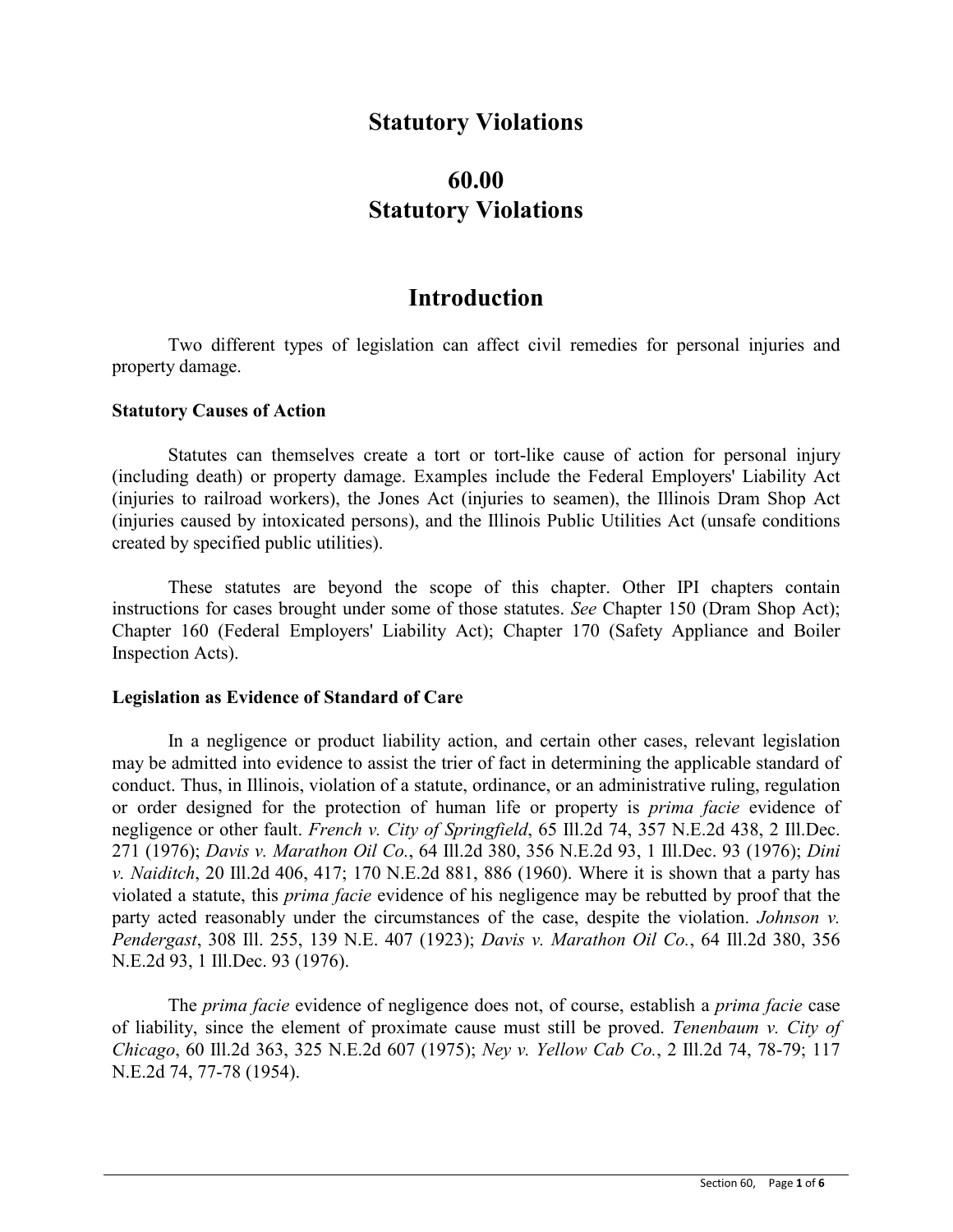No distinction is made between a statute and an ordinance, if the ordinance is one which the city is authorized to enact. *United States Brewing Co. v. Stoltenberg*, 211 Ill. 531, 537; 71 N.E. 1081, 1084 (1904); *Mangan v. F.C. Pilgrim & Co.*, 32 Ill.App.3d 563, 577; 336 N.E.2d 374, 379 (1st Dist.1975). Administrative rules, regulations and orders must be validly adopted, and have the force of law. Such rules may also be admissible as *indicia* of standards of care. *Davis v. Marathon Oil Co.*, 64 Ill.2d 380, 356 N.E.2d 93, 1 Ill.Dec. 93 (1976); *Darling v. Charleston Community Memorial Hosp.*, 33 Ill.2d 326, 332; 211 N.E.2d 253, 257 (1965), *cert. denied*, 383 U.S. 946, 86 S.Ct. 1204, 16 L.Ed.2d 209 (1966); *American State Bank v. County of Woodford*, 55 Ill.App.3d 123, 371 N.E.2d 232, 13 Ill.Dec. 515 (4th Dist.1977).

The statute, ordinance, or regulation must be one which is designed to protect against the type of injury complained of, *Ney v. Yellow Cab Co.*, 2 Ill.2d 74, 117 N.E.2d 74 (1954), and the plaintiff must also show that he is within the class intended to be protected by the statute, ordinance, or regulation. *Brunnworth v. Kerens-Donnewald Coal Co.*, 260 Ill. 202, 216-217, 103 N.E. 178, 184 (1913).

Instructions concerning violations of a statute, ordinance or regulation should not be given unless the evidence is adequate to support a finding that a violation actually occurred (*Tenenbaum v. City of Chicago*, 60 Ill.2d 363, 325 N.E.2d 607 (1975); *Figarelli v. Ihde*, 39 Ill.App.3d 1023, 351 N.E.2d 624 (1st Dist.1976)) and that the violation was a proximate cause of the injury (*French v. City of Springfield*, 65 Ill.2d 74, 79-80; 357 N.E.2d 438, 440-441; 2 Ill.Dec. 271, 273-274 (1976)).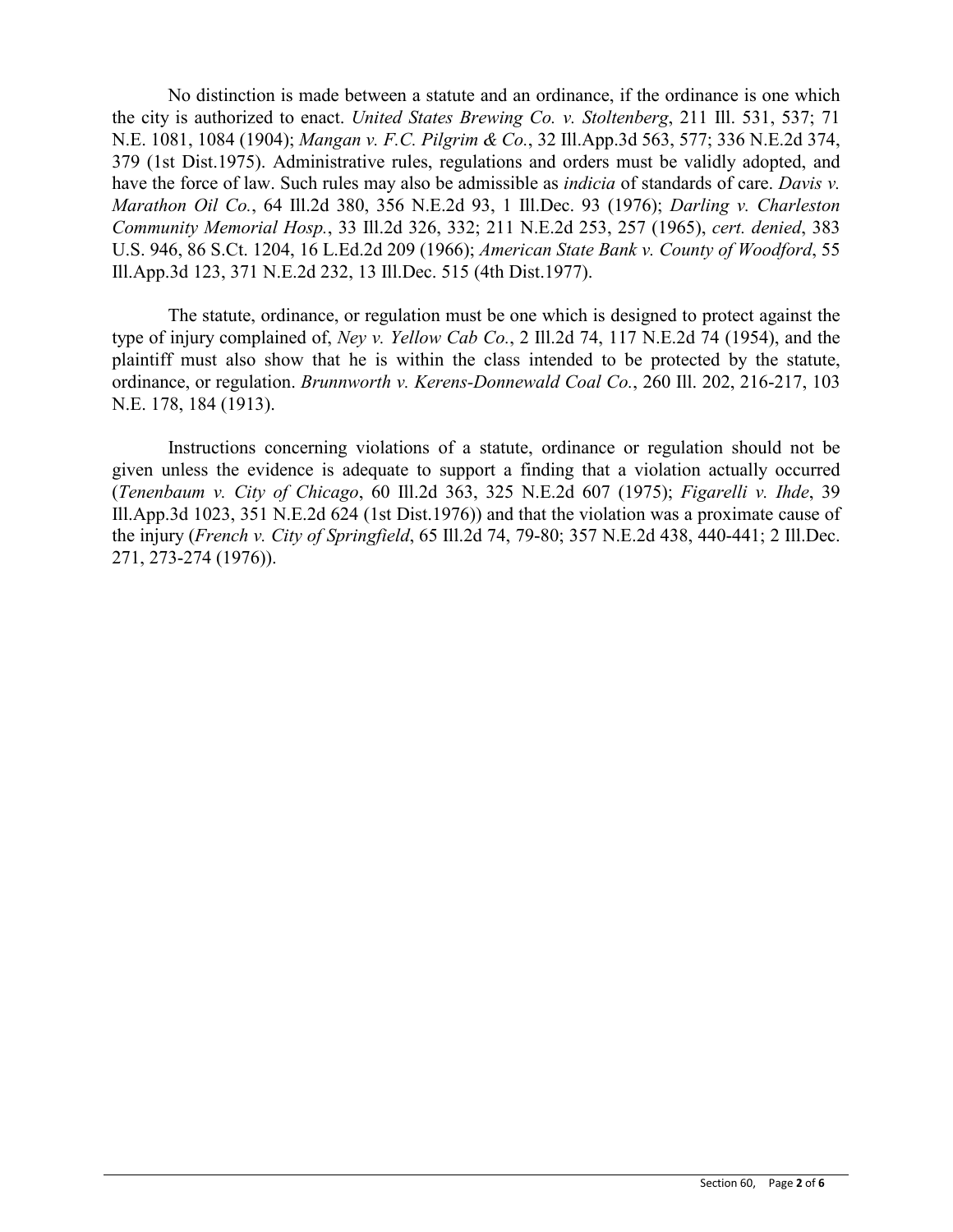## **60.01 Violation of Statute, Ordinance, or Administrative Regulation**

There was in force in the [State of Illinois] [City of \_\_\_\_\_\_\_\_] at the time of the

 e.g., Peoria occurrence in question a certain [statute] [ordinance] [administrative (regulation) (rule) (order)] which provided that:

[*Quote or paraphrase applicable part of statute, ordinance or regulation as construed by the courts.*]

If you decide that [a party] [the parties] [\_\_\_\_\_\_\_\_\_\_\_\_\_\_\_] violated the [statute] description of non-party [ordinance] [regulation] [rule] [order] on the occasion in question, then you may consider that fact together with all the other facts and circumstances in evidence in determining whether and to what extent, if any, [a party] [the parties] [\_\_\_\_\_\_\_\_\_\_\_\_\_] [was] [were] negligent before and at description of non-party

the time of the occurrence.

*Instruction revised December 2011.*

### **Notes on Use**

*Permission to publish amended Notes on Use granted in 2002.*

This instruction should be given only where the evidence would support a finding that the injury complained of was proximately caused by a violation of a statute, ordinance, or administrative regulation, rule, or order intended to protect against such an injury, and that the injured party is within the class intended to be protected by the statute, ordinance, or administrative regulation. This instruction should be given provided that the statute, ordinance, or administrative regulation has the force of law. *Davis v. Marathon Oil Co.*, 64 Ill.2d 380, 356 N.E.2d 93, 1 Ill.Dec. 93 (1976). If the subject standard does not have the force of law, this instruction should not be given. *Poelker v. Warrensburg-Latham School District*, 251 Ill.App.3d 270, 621 N.E.2d 940, 190 Ill.Dec. 487 (4th Dist.1993) (rules and recommendations of the National Federation of High School Associations at issue). When IPI 60.01 has been given for standards that do not have the force of law, the appellate court has noted the holding in *Davis* and affirmed this practice only when waiver or other factors are present. *See, e.g.*, *American State Bank v. County of Woodford*, 55 Ill.App.3d 123, 371 N.E.2d 232, 13 Ill.Dec. 515 (4th Dist.1978) (precise objection not made at jury instruction conference); *Carlson v. City Construction Co.*, 239 Ill.App.3d 211, 606 N.E.2d 400, 179 Ill.Dec. 568 (1st Dist.1992) (compliance with standards required in contract between the parties). In at least one instance, however, the appellate court has affirmed, without reservation and without citation to *Davis*, a trial court's usage of IPI 60.01 where the standard did not have the force of law. *King v. American Food Equipment Co.*, 160 Ill.App.3d 898, 513 N.E.2d 958, 112 Ill.Dec. 349 (1st Dist.1987) (ANSI standard at issue).

This instruction may be used in a case where there is evidence tending to show that a violation of a statute by a non-party third person may have been a proximate cause of the occurrence. *See, e.g., Roberts v. City of Chicago*, 105 Ill.App.3d 383, 385; 434 N.E.2d 420, 422-423; 61 Ill.Dec. 267, 269-270 (1st Dist.1982); *Mizowek v. DeFranco*, 64 Ill.2d 303, 311; 356 N.E.2d 32, 36; 1 Ill.Dec. 32, 36 (1976); *Nowak v. Witt*, 14 Ill.App.2d 482, 144 N.E.2d 813 (2d Dist.1957). If it is so claimed, then a phrase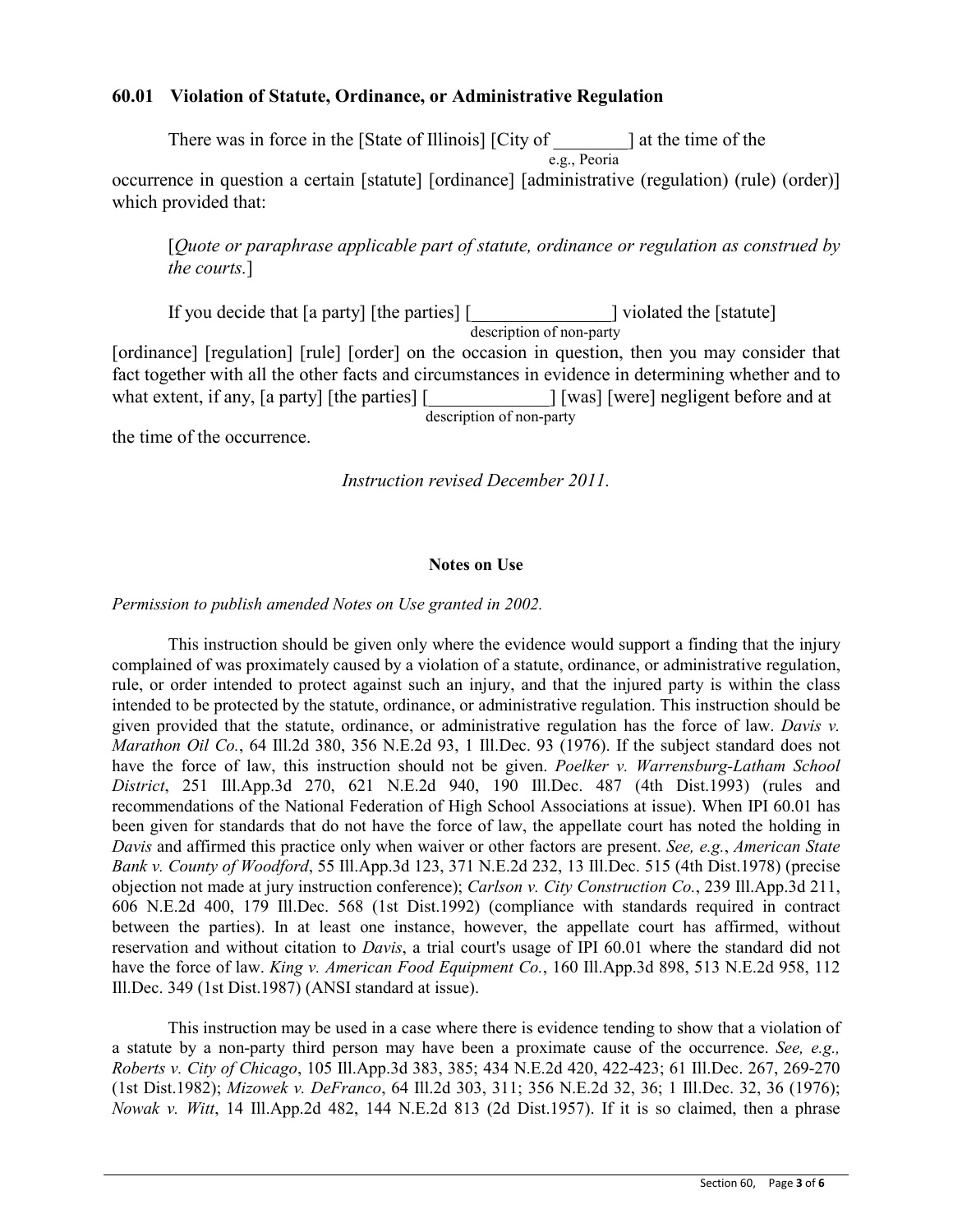describing the non-party should be included where indicated, and IPI 12.04 should be given addition to this instruction.

A party is not entitled to multiple instructions containing the same legal principle. Thus, a party may properly be required to choose between several tendered instructions that embody the same or similar statutory violations. *Bernardoni v. Hebel*, 101 Ill.App.3d 172, 176-177; 427 N.E.2d 1288, 1291-1292; 56 Ill.Dec. 742, 745-746 (3d Dist.1981).

Evidence that a party *complied* with a relevant statute, ordinance, or administrative regulation, rule, or order, intended to protect against the injury complained of, may be admissible as evidence that the party was *not* negligent, or that a product was not defective or unreasonably dangerous. *Rucker v. Norfolk & W. Ry. Co.*, 77 Ill.2d 434, 396 N.E.2d 534, 33 Ill.Dec. 145 (1979). Just as in the case of other such legislation, compliance with applicable statutes and safety regulations is not conclusive evidence on the question of negligence, but it is relevant to that issue. *Moehle v. Chrysler Motors Corp*., 93 Ill.2d 299, 305; 443 N.E.2d 575, 577-578; 66 Ill.Dec. 649, 651-652 (1982); *Christou v. Arlington Park-Washington Park Race Tracks Corp.*, 104 Ill.App.3d 257, 261; 432 N.E.2d 920, 923-924; 60 Ill.Dec. 21, 24-25 (1st Dist.1982). If the court rules that such a statute or other enactment is admissible for this purpose, and that an instruction is appropriate, this instruction may be modified and used.

#### **Comment**

Ordinarily the language of the statute, ordinance, or regulation may be used in the instruction. *Davis v. Marathon Oil Co.*, 64 Ill.2d 380, 356 N.E.2d 93, 1 Ill.Dec. 93 (1976) (regulation pertaining to tank trucks); *Tenenbaum v. City of Chicago*, 60 Ill.2d 363, 325 N.E.2d 607 (1975); *Darling v. Charleston Community Memorial Hosp.*, 33 Ill.2d 326, 211 N.E.2d 253, 257 (1965) (hospital regulations of State Department of Public Health); *Bertrand v. Adams*, 344 Ill.App. 559, 562; 101 N.E.2d 841, 842 (4th Dist.1951) (statute prohibiting overtaking and passing near intersections); *Hann v. Brooks*, 331 Ill.App. 535, 551; 73 N.E.2d 624, 631 (2d Dist.1947) (statute providing for driving on the right side of the road). But if a judicial interpretation has modified the language, the change must be reflected in the instruction. *McElligott v. Illinois Cent. R. Co.*, 37 Ill.2d 459, 227 N.E.2d 764 (1967) (maintenance of railroad crossing); *De Legge v. Karlsen*, 17 Ill.App.2d 69, 79, 81; 149 N.E.2d 491, 495-497 (1st Dist.1958) (peremptory instruction in language of right-of-way statute held error); *Anderson v. Steinle*, 289 Ill.App. 167, 171; 6 N.E.2d 879, 881 (4th Dist.1937) (same ruling as to "flare statute").

If the statute, ordinance, or regulation is not intended to protect against the type of injury in question, *Ney v. Yellow Cab Co.*, 2 Ill.2d 74, 117 N.E.2d 74 (1954), or if the injured party is not within the protected class, *Brunnworth v. Kerens-Donnewald Coal Co.*, 260 Ill. 202, 216-217; 103 N.E. 178, 184 (1913), *Bitner v. Lester B. Knight & Associates, Inc.*, 16 Ill.App.3d 857, 307 N.E.2d 136 (3d Dist.1974), the statute, ordinance, or regulation should not be called to the jury's attention. In addition, there must be evidence from which the jury can find that the violation was a proximate cause of the injury. *French v. City of Springfield*, 65 Ill.2d 74, 79-80; 357 N.E.2d 438, 440-441; 2 Ill.Dec. 271, 273-274 (1976).

Violation of a statute, ordinance or regulation is not negligence *per se*, but only *prima facie* evidence of negligence. Such *prima facie* evidence may be rebutted by a showing that, under all the facts and circumstances of the case, the party who violated the statute acted reasonably. *See* IPI 60.00. Accordingly, violation of a statute, ordinance or regulation is but one fact to be taken into consideration by the jury along with all of the other facts and circumstances in determining the issue of negligence. *Davis v. Marathon Oil Co.*, 64 Ill.2d 380, 356 N.E.2d 93, 1 Ill.Dec. 93 (1976).

It can be reversible error to use the phrase "*prima facie* evidence" in an instruction (*Hicks v. Hendricks*, 33 Ill.App.3d 486, 342 N.E.2d 144 (5th Dist.1975) ("yield right-of-way" statute; not error on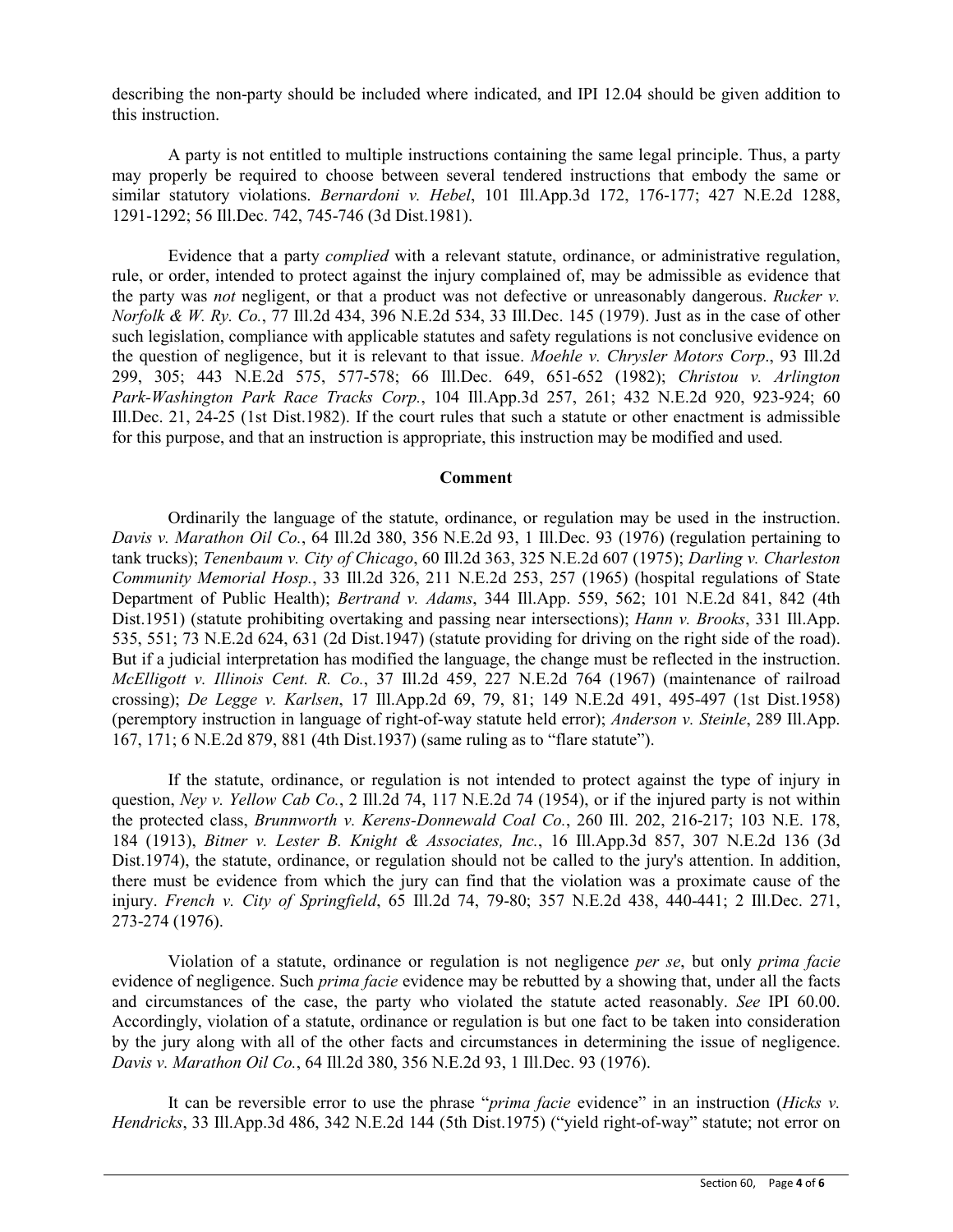facts of this case); *Klinkenberg v. Horton*, 81 Ill.App.2d 152, 224 N.E.2d 597 (3d Dist.1967) ("yield right-of-way" statute; reversible error)), and, in any event, it would not be understood by a jury. *See Johnson v. Pendergast*, 308 Ill. 255, 264; 139 N.E. 407, 410 (1923); *Harris v. Piggly Wiggly Stores, Inc*., 236 Ill.App. 392 (1st Dist.1925).

This instruction may not be modified so that it names one party only. An instruction on statutory violation which singles out one party is slanted, partial and argumentative and constitutes reversible error. *Macak v. Continental Baking Co.*, 92 Ill.App.2d 63, 235 N.E.2d 855 (1st Dist.1968). Nor may it be used without the second paragraph. *Ryan v. Fleischman*, 64 Ill.App.3d 75, 79; 380 N.E.2d 1099, 1102; 20 Ill.Dec. 890, 893 (2d Dist.1978); *Fornoff v. Parke Davis & Co.*, 105 Ill.App.3d 681, 688; 434 N.E.2d 793, 799; 61 Ill.Dec. 438, 444 (4th Dist.1982).